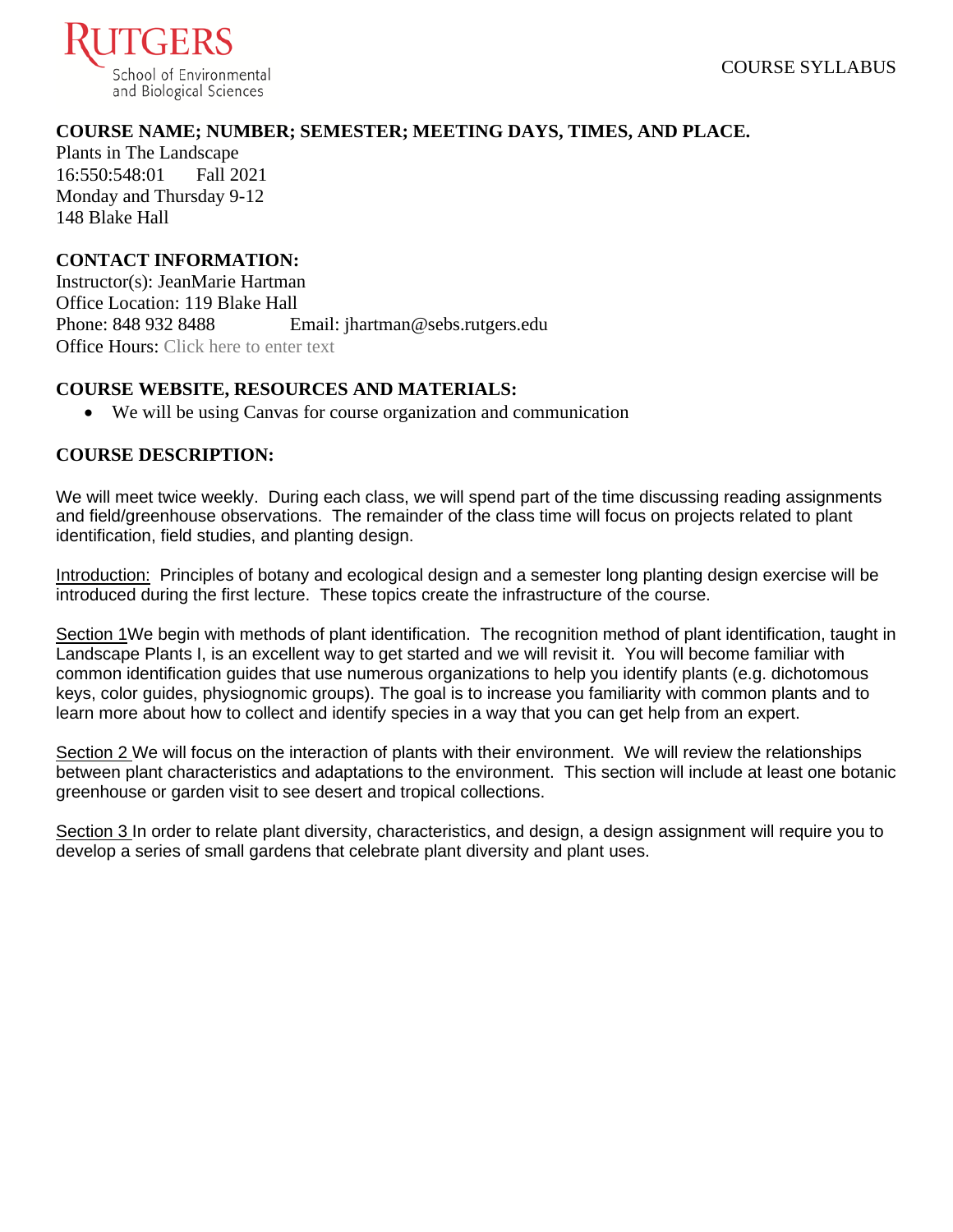

### **LEARNING GOALS:**

**Goal 1: To graduate students who have knowledge of botany that is adequate to prepare them to work in a broad range of geographic environments.**

- Objective 1.1 Recognition of life form and taxonomic diversity and the way this can be used to promote landscape sustainability.
	- o Tactics/Outcomes: lecture, reading assignments, greenhouse visit, plant walk, followed by test.
- Objective 1.2 Understanding of plant physiological functions and their relationship to plant selection and care. o Tactics/Outcomes: lecture, reading assignment, experiment, write up of paper or chapter interpretive summary.
- Objective 1.4 Knowledge of plants growth and life history as it relates to changes in appearance and function in long term, large landscape.
	- o Tactics/Outcomes: lecture, reading assignment, field study, short written and graphic essay.

# **Goal 2: To graduate students who have knowledge of ecosystems functions and processes that is adequate to create designs that will sustain and regenerate landscapes.**

- Objective 2.1 Knowledge of soil structure and proper soil management.
	- o Tactics/Outcomes: lecture, field identification, field classification, field test
- Objective 2.2 Knowledge of water cycle and hydrologic management.
	- o Tactics/Outcomes: lecture, reading assignment, site evaluation
- Objective 2.3 Familiarity with nutrient cycles and ecosystem energetics.
	- o Tactics/Outcomes: lecture, reading assignment, site evaluation and interpretation, written management plan
- Objective 2.4 Familiarity with role of plants in ecosystem processes and community functions.
	- o Tactics/Outcomes: lecture, reading assignment, garden succession plan
- Objective 2.5 Familiarity with soil, nutrient, and water management in designed systems. o Tactics/Outcomes: lectures, readings, site analysis exercise, design demonstrating knowledge

**Goal 3: To graduate students who have knowledge of the use of plants to create spaces for human use.**

- Objective 4.1 Ability to assess site conditions in a way that generates practical alternatives for plant selections. o Tactics/Outcomes: lecture, reading, site visit, site assessment, generation of alternative solutions.
- Objective 4.2 Ability to communicate basic reasoning behind plant selections.
	- o Tactics/Outcomes: lecture, reading, presentation of alternatives (4.1) (oral, graphic, and written)
- Objective 4.3 Knowledge of microclimate management that can be engendered by plant selection and massing.
	- o Tactics/Outcomes: lecture, reading, site visits, microclimate monitoring, microclimate analysis, project that demonstrates microclimate alteration through design.
- Objective 4.5 Understanding the relationships between hard structures and plants.
	- o Tactics/Outcomes: lecture, reading, measured drawings, sketch exercises for re-design.
- Objective 4.6 Ability to create transitions, with plants, between spaces with distinct uses and styles.
	- o Tactics/Outcomes: lecture, reading, site visits, site analysis of transition treatments, plan of site with focus on transitions.

# **ASSIGNMENTS/RESPONSIBILITIES & ASSESSMENT:**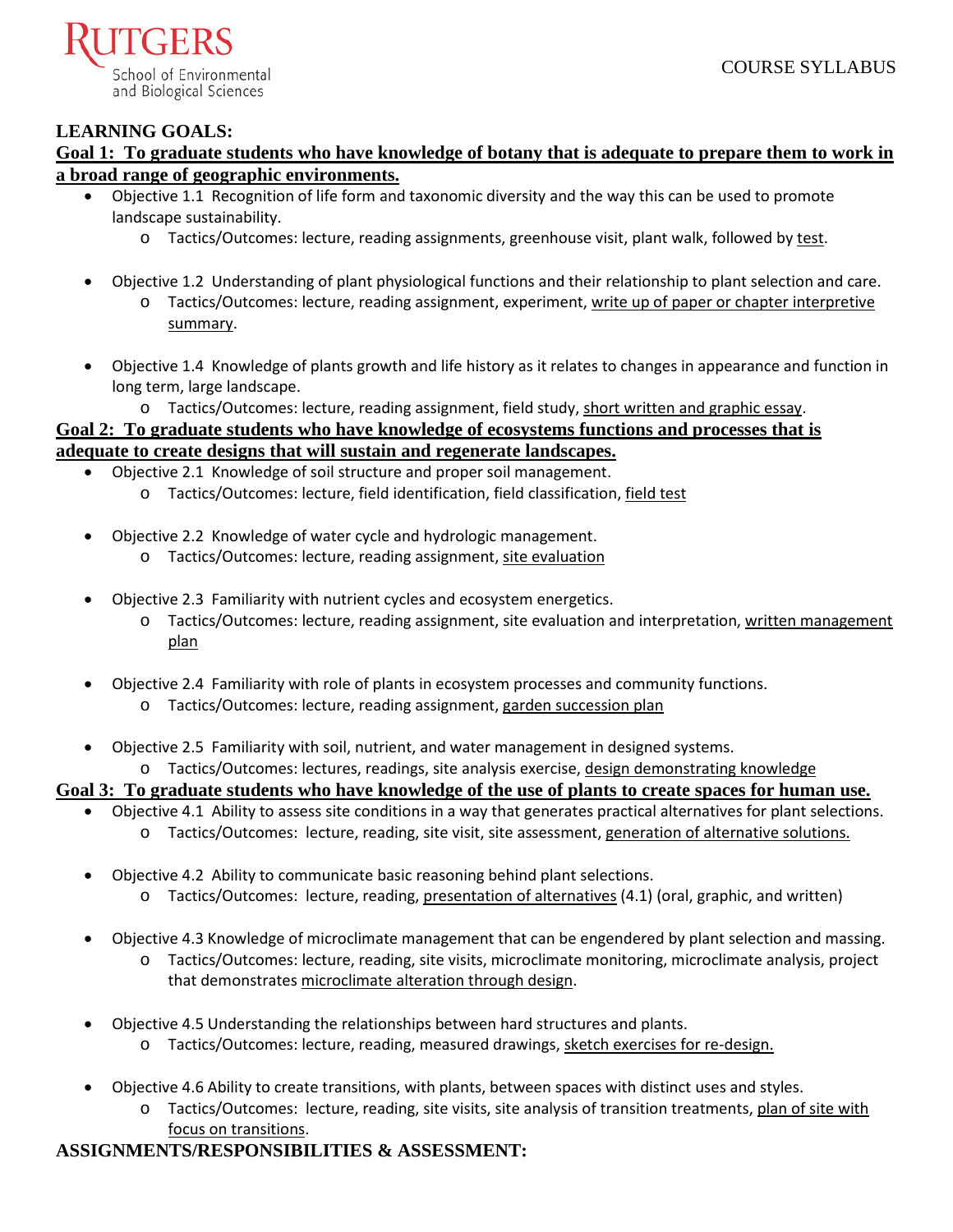

**Assignments and Grades:** This class will employ a wide variety of techniques for

evaluating your work and assimilation of the material. Since projects like this evolve with new opportunities and problems, please be flexible as we adjust the schedule and grading to fit both the work and the learning.

Grading will be distributed approximately with these weights:

| Labs                       | 20%        |
|----------------------------|------------|
| Assignments                | 30%        |
| Quizzes, pop quizzes, test | <b>20%</b> |
| Final Design               | 30%        |

The department suggests the following guideline for understanding appropriate grading in its courses. I have added the scale (as %) that I usually use, along with the Department descriptions.

#### **A – Outstanding – 95-100%**

This not only means fulfilling the requirements, but impressing and going beyond the initial expectations of the project. The student has demonstrated a superior grasp of the subject matter coupled with a high degree of creative or logical expression, and strong ability to present these ideas in an organized and analytical manner.

### **B+ - 94-90**

#### **B – Very Good – 84-89%**

The student has demonstrated a solid grasp of the material with an ability to organize and examine the material in an organized, critical, and constructive manner. The projects and in-class performance reveal a solid understanding of the issues and related theories or literature.

### **C+ - 83-78%**

#### **C – Acceptable – 70-77%**

The student has shown a moderate ability to grasp concepts and theories for the class, producing work that , while basically adequate, is not in any way exceptional. This performance in class display a basic familiarity with the relevant literature and techniques.

#### **D – Unacceptable – 60-70%**

The work demonstrates a minimal understanding of the fundamental nature of the material or the assignment with a performance that does not adequately examine the course material critically or constructively. Students cannot graduate from the Landscape Architecture program with 2 D's in required 550 classes.

#### **F – Failure – <60%**

The student has demonstrated a lack of understanding or familiarity with course concepts and materials. Their performance has been inadequate. Failure is often the result of limited effort and poor attendance which may indicate that the student is not in the proper field of study.

### **ACCOMODATIONS FOR STUDENTS WITH DISABILITIES**

Please follow the procedures outlined at [https://ods.rutgers.edu/students/registration-form.](https://ods.rutgers.edu/students/registration-form) Full policies and procedures are at<https://ods.rutgers.edu/>

Enter additional text here if you wish

#### **ABSENCE POLICY**

Students are expected to attend all classes; if you expect to miss one or two classes, please use the University absence reporting website<https://sims.rutgers.edu/ssra/>to indicate the date and reason for your absence. An email is automatically sent to me.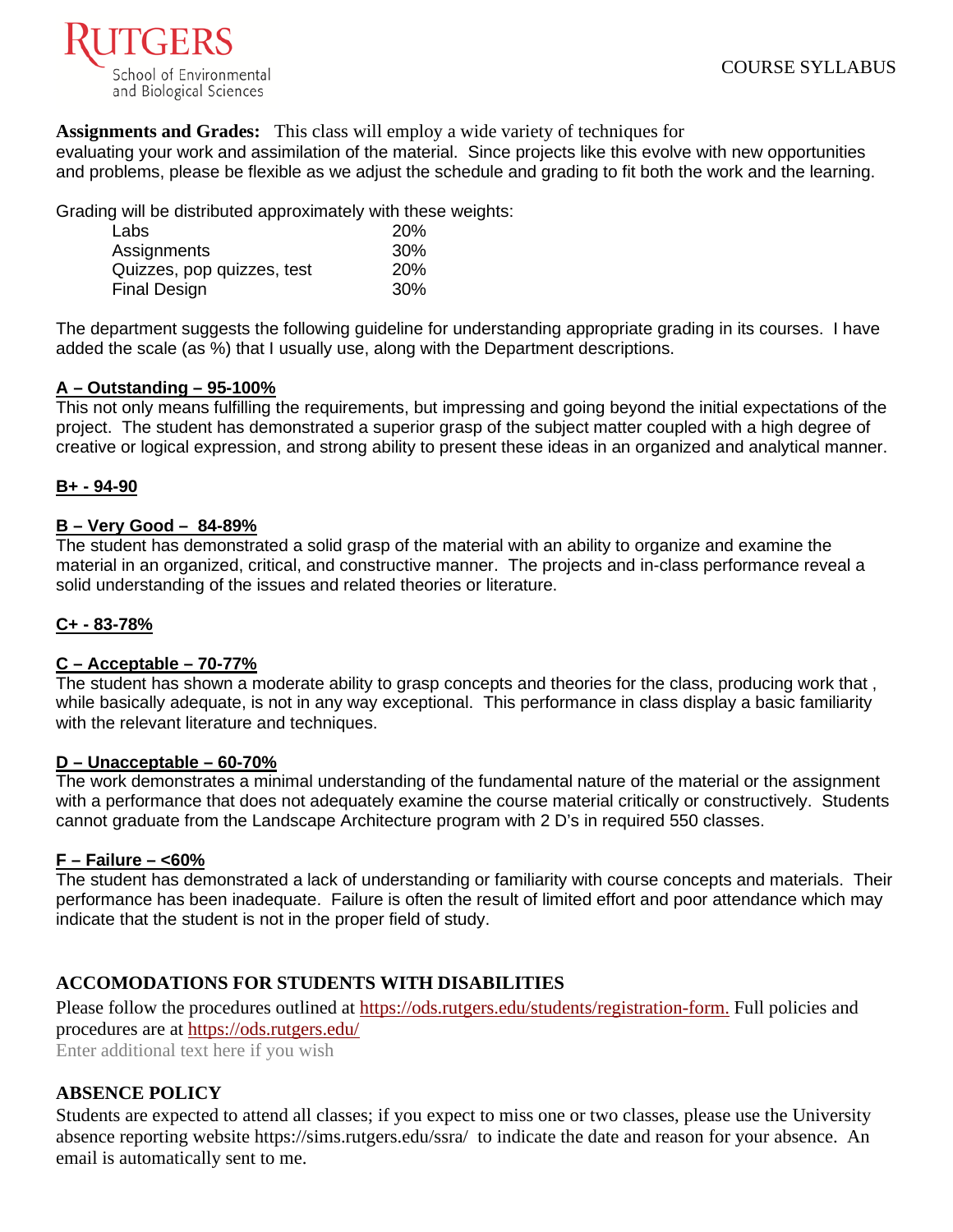

Above is suggested text. Can be deleted. To edit, cut and paste elsewhere. Add your personal or dept's policies here

# **COURSE SCHEDULE:**

| September 8  | Plant Parts (MONDAY CLASSES MEET ON WEDNESDAY)      |
|--------------|-----------------------------------------------------|
| September 13 | <b>Plant Evolution</b>                              |
| September 20 | <b>Plant Physiology</b>                             |
| September 27 | <b>Finish Measured Drawings</b>                     |
| October 4    | Garden Design                                       |
| October 11   | <b>Ecological Design</b>                            |
| October 18   | Design Program and Concept                          |
| October 25   | Soils                                               |
| November 1   | <b>Ecological Paper Presentations</b>               |
| November 8   | <b>Garden Design Presentations</b>                  |
| November 15  | <b>Woody Plant Recommendations</b>                  |
| November 22  | TBA (Lena re weeds project)                         |
| November 29  | <b>TBA</b>                                          |
| December 6   | <b>Design Discussion</b>                            |
| December 13  | <b>Design Presentations</b>                         |
| Laboratories |                                                     |
| September 2  | Plant identification – seeing plant characteristics |
| September 9  | Plant identification - using identification tools   |
| September 16 | Soils and Begin Measured Drawing Assignment         |
| September 23 | Review Plant Families and Review Measured Drawing   |
|              | <b>Assignment Progress</b>                          |
| September 30 | <b>Floriculture Greenhouse visit</b>                |
| October 7    |                                                     |
|              | Nursery visit ???                                   |
| October 14   | Plant identification quiz and discussion            |
| October 21   | Soils - Fred Schoenagel<br>TBD                      |
| October 28   | TBD<br>Site visit and proposal                      |
| November 4   | <b>Site Selection</b>                               |
| November 11  | <b>Site Analysis</b>                                |
| November 18  | Design Concept and Program                          |
| November 25  | <b>THANKSGIVING BREAK</b>                           |
| December 2   | Design Work                                         |
| December 9   | Design Work                                         |

# **FINAL EXAM/PAPER DATE AND TIME**

Online Final exam Schedule: <http://finalexams.rutgers.edu/> Final Design Presentations are scheduled for December 13. There will not be a final exam.

# **ACADEMIC INTEGRITY**

The university's policy on Academic Integrity is available at [http://academicintegrity.rutgers.edu/academic](http://academicintegrity.rutgers.edu/academic-integrity-policy)[integrity-policy.](http://academicintegrity.rutgers.edu/academic-integrity-policy) The principles of academic integrity require that a student:

• properly acknowledge and cite all use of the ideas, results, or words of others.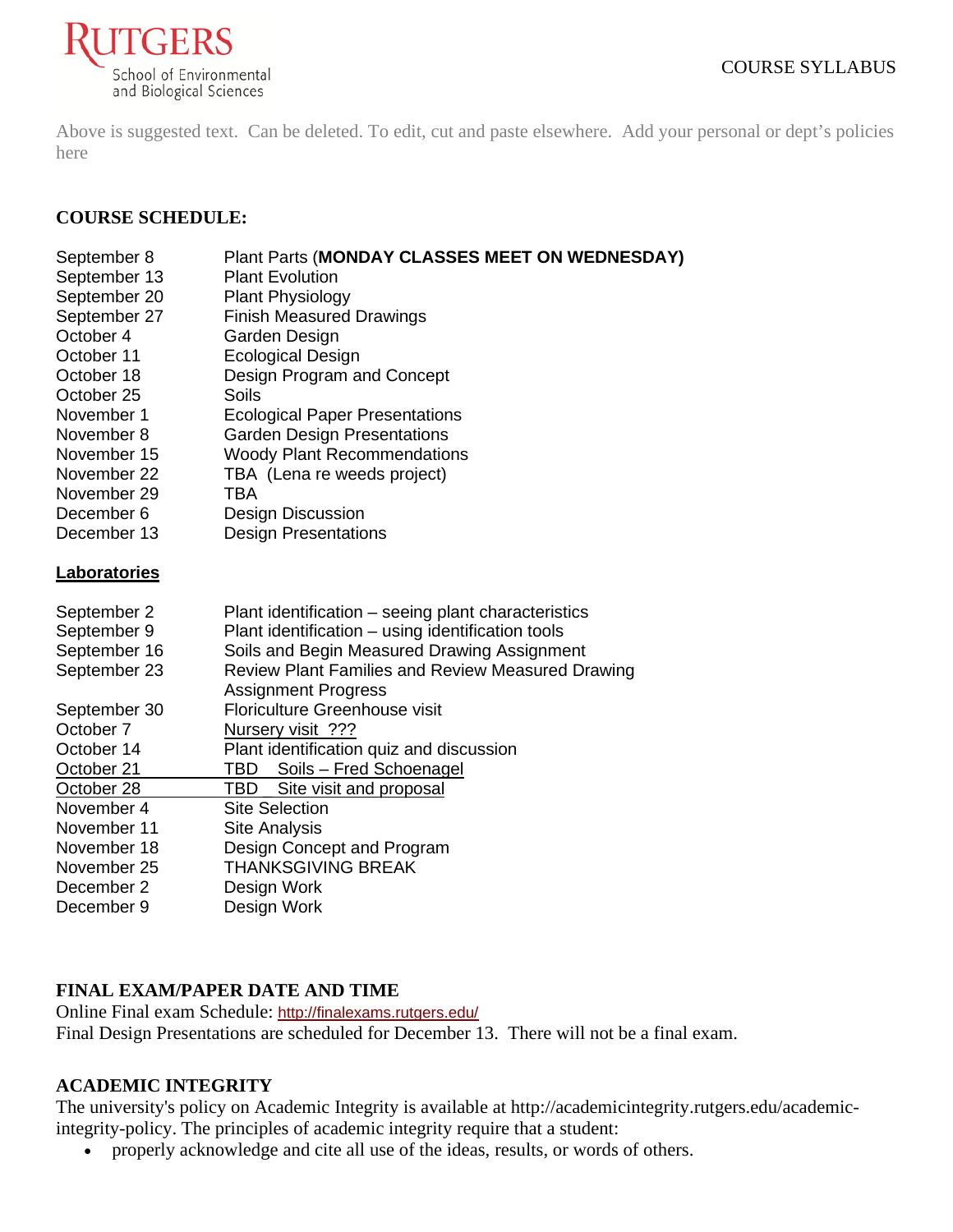- properly acknowledge all contributors to a given piece of work.
- make sure that all work submitted as his or her own in a course or other academic activity is produced without the aid of impermissible materials or impermissible collaboration.
- obtain all data or results by ethical means and report them accurately without suppressing any results inconsistent with his or her interpretation or conclusions.
- treat all other students in an ethical manner, respecting their integrity and right to pursue their educational goals without interference. This requires that a student neither facilitate academic dishonesty by others nor obstruct their academic progress.

uphold the canons of the ethical or professional code of the profession for which he or she is preparing. Adherence to these principles is necessary in order to ensure that

- everyone is given proper credit for his or her ideas, words, results, and other scholarly accomplishments.
- all student work is fairly evaluated and no student has an inappropriate advantage over others.
- the academic and ethical development of all students is fostered.
- the reputation of the University for integrity in its teaching, research, and scholarship is maintained and enhanced.

Failure to uphold these principles of academic integrity threatens both the reputation of the University and the value of the degrees awarded to its students. Every member of the University community therefore bears a responsibility for ensuring that the highest standards of academic integrity are upheld.

Enter optional text or delete. Copy and paste elsewhere if you wish to edit. Here is an example from a syllabus (spring 2010 Andy Egan 01:730: 252 Eating Right: Cheating on tests or plagiarizing materials in your papers deprives you of the educational benefits of preparing these materials appropriately. It is personally dishonest to cheat on a test or to hand in a paper based on unacknowledged words or ideas that someone else originated. It is also unfair, since it gives you an undeserved advantage over your fellow students who are graded on the basis of their own work. In this class we will take cheating very seriously. All suspected cases of cheating and plagiarism will be automatically referred to the Office of Judicial Affairs, and we will recommend penalties appropriate to the gravity of the infraction. To help protect you, and future students, from plagiarism, we require all papers to be submitted through Turnitin.com.

# **STUDENT WELLNESS SERVICES**

The Rutgers University Student Assembly urges that this information be included at the end of every syllabus. Edit or delete as you wish:

# [Just In Case Web App](http://m.appcreatorpro.com/m/rutgers/fda9f59ca5/fda9f59ca5.html) <http://codu.co/cee05e>

Access helpful mental health information and resources for yourself or a friend in a mental health crisis on your smartphone or tablet and easily contact CAPS or RUPD.

# Counseling, ADAP & Psychiatric Services (CAPS)

(848) 932-7884 / 17 Senior Street, New Brunswick, NJ 08901/ [www.rhscaps.rutgers.edu/](http://www.rhscaps.rutgers.edu/)

CAPS is a University mental health support service that includes counseling, alcohol and other drug assistance, and psychiatric services staffed by a team of professional within Rutgers Health services to support students' efforts to succeed at Rutgers University. CAPS offers a variety of services that include: individual therapy, group therapy and workshops, crisis intervention, referral to specialists in the community and consultation and collaboration with campus partners.

# Violence Prevention & Victim Assistance (VPVA)

(848) 932-1181 / 3 Bartlett Street, New Brunswick, NJ 08901 / [www.vpva.rutgers.edu/](http://www.vpva.rutgers.edu/)

The Office for Violence Prevention and Victim Assistance provides confidential crisis intervention, counseling and advocacy for victims of sexual and relationship violence and stalking to students, staff and faculty. To